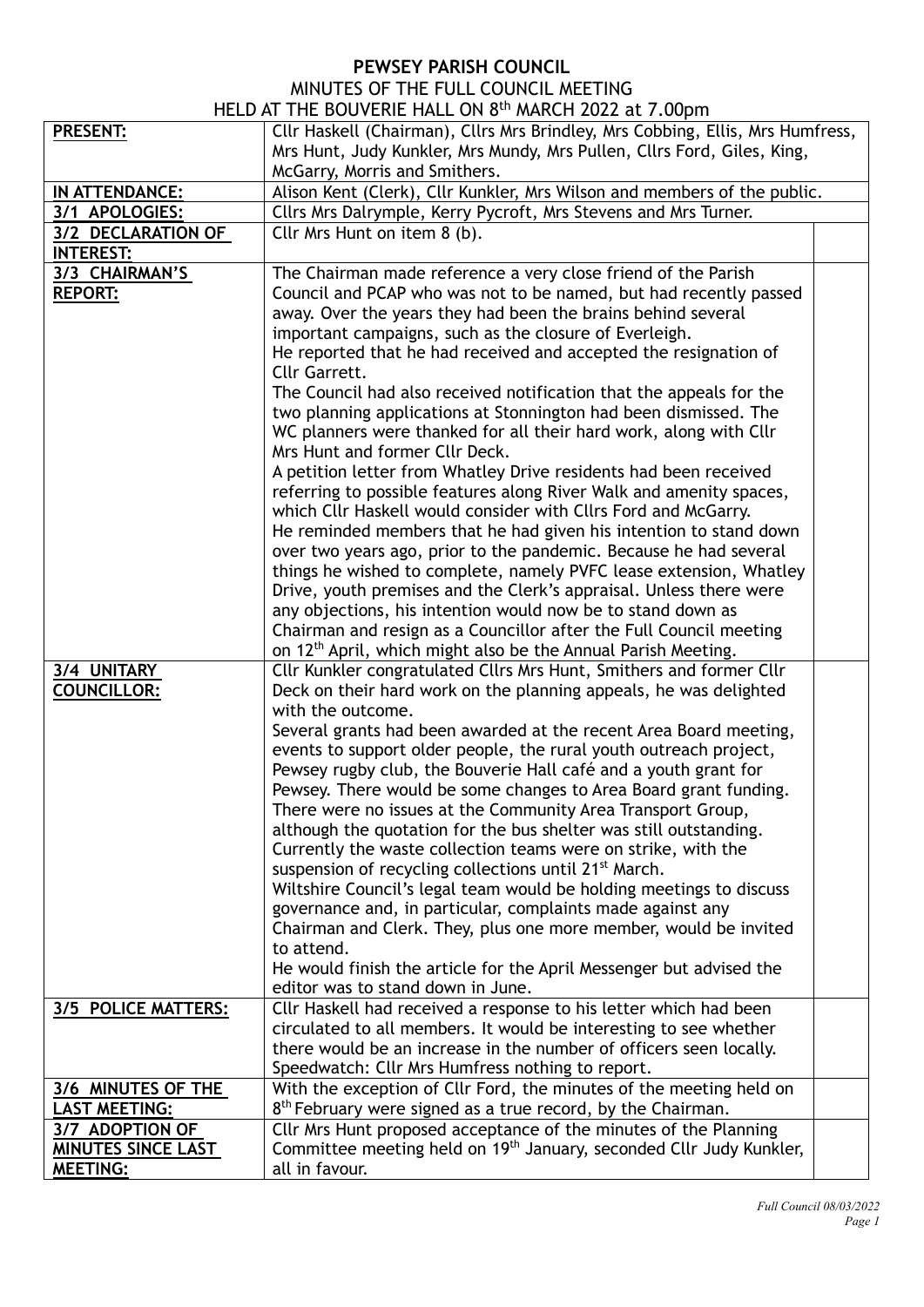| 3/8 FINANCE:           | a) Balance in Current account £153,502.50 Instant Reserve account<br>£46,752.21, Lloyds Business Account £60,720.00, Nationwide Savings      |           |
|------------------------|----------------------------------------------------------------------------------------------------------------------------------------------|-----------|
|                        | Account £85,168.52, Cambridge Building Society £85,000, Unity Trust<br>Savings Account £85,000.                                              |           |
|                        | The S.106 funds for Whatley Drive had been received.                                                                                         |           |
|                        | b) Payments, as listed were proposed for approval by Cllr Judy                                                                               |           |
|                        | Kunkler, seconded Cllr McGarry, all in favour.                                                                                               |           |
|                        | c) There were no quotations for acceptance.                                                                                                  |           |
|                        | d) Petty Cash - opening balance £39.45, no expenditure in the<br>month.                                                                      |           |
|                        | e) The Business Plan had been previously sent to Chairs of all                                                                               |           |
|                        | committees and replies were needed to progress the review.                                                                                   |           |
|                        | f) Discussion took place on how the Parish Council could make a                                                                              |           |
|                        | donation to charity towards the situation in Ukraine. The council was                                                                        |           |
|                        | unable to donate public funds to a charity for use outside of the UK.                                                                        |           |
|                        | Cllr Mrs Hunt whether some form of sponsorship could be made. Cllr<br>Mrs Pullen felt slightly uncomfortable using the precept for this      |           |
|                        | purpose. Most were contributing in some way privately. Further                                                                               |           |
|                        | discussion could take place if the situation changed.                                                                                        |           |
| 3/9 REVIEW OF TERMS    | Cllr Mrs Hunt has done the Planning ToRs, the other Chairs would be                                                                          | LS.       |
| OF REFERENCE:          | reminded then any amendments could be adopted when circulated.                                                                               | <b>JF</b> |
| 3/10 YOUTH PROJECTS:   | Cllr Ellis reported the group had been successful in getting and Area                                                                        |           |
|                        | Board grant for positive youth activities to be held in the course of<br>the next year. Discussions continued, particularly with Pewsey Vale |           |
|                        | School, on obtaining a premises. The recent youth disco had been                                                                             |           |
|                        | well attended by the younger age group with good feedback                                                                                    |           |
|                        | received. Cllr Mrs Brindley had started Level 1 in Safeguarding,                                                                             |           |
|                        | which Cllr Ellis would also undertake as well as first aid training. She                                                                     |           |
|                        | would also visit the youth club in Marlborough with everything in                                                                            |           |
| 3/11 WHEELED SPORTS:   | place by the launch date.                                                                                                                    |           |
|                        | Cllr Mrs Hunt had visited a skatepark in Bath with the acoustic<br>consultant and Canvas, as a result of which Canvas have come up with      |           |
|                        | some sketch proposals for Broomcroft and behind the clubhouse at the                                                                         |           |
|                        | youth football club.                                                                                                                         |           |
|                        | The acoustic consultant had heard back from WC; the original report                                                                          |           |
|                        | was considered to be at fault, so there might still be potential for                                                                         |           |
|                        | using the Campus site. Cllr Morris suggested the existing equipment at<br>Broomcroft could be expanded.                                      |           |
| 3/12 COMMUNITY LAND    | Cllr Haskell had little to report other than the agreement with Green                                                                        |           |
| <b>TRUST:</b>          | Square Accord was close to being finalised. Cllr Mrs Hunt would                                                                              |           |
|                        | become involved when the design process started.                                                                                             |           |
| 3/13 CLIMATE CHANGE:   | Cllr Ellis and Cllr Mrs Cobbing would attend a seminar on 23 <sup>rd</sup> March                                                             |           |
|                        | online. Cllr Kunkler would be organising a meeting with Cllr Ford and                                                                        |           |
| 3/14 PLATINUM JUBILEE: | the new Highways Engineer to discuss current issues.<br>Cllr Haskell informed the meeting that at family fun day event would                 |           |
|                        | be held at the Coopers on $3rd$ June and he proposed to award £500                                                                           |           |
|                        | towards it, seconded Cllr Morris, all in favour.                                                                                             |           |
|                        | The Bouverie Hall would also be putting on a tea for the older                                                                               |           |
|                        | generation on 5 <sup>th</sup> June and the Clerk would make a funding                                                                        |           |
|                        | application to the Area Board to assist.                                                                                                     |           |
|                        | With regard to a more permanent commemoration, he presented the                                                                              |           |
|                        | idea of Queens View at the parking area opposite the White Horse<br>which could be tidied and have picnic tables added. This would need      |           |
|                        | to be agreed with the landowner and WC highways.                                                                                             |           |
|                        | Cllr Morris also suggested to replace the plank seat at the railway                                                                          |           |
|                        | end of the Scotchel with a Jubilee bench and scalpings to make it                                                                            |           |
|                        | nicer. Cllr Ellis felt any replacement should stay in wood.                                                                                  |           |